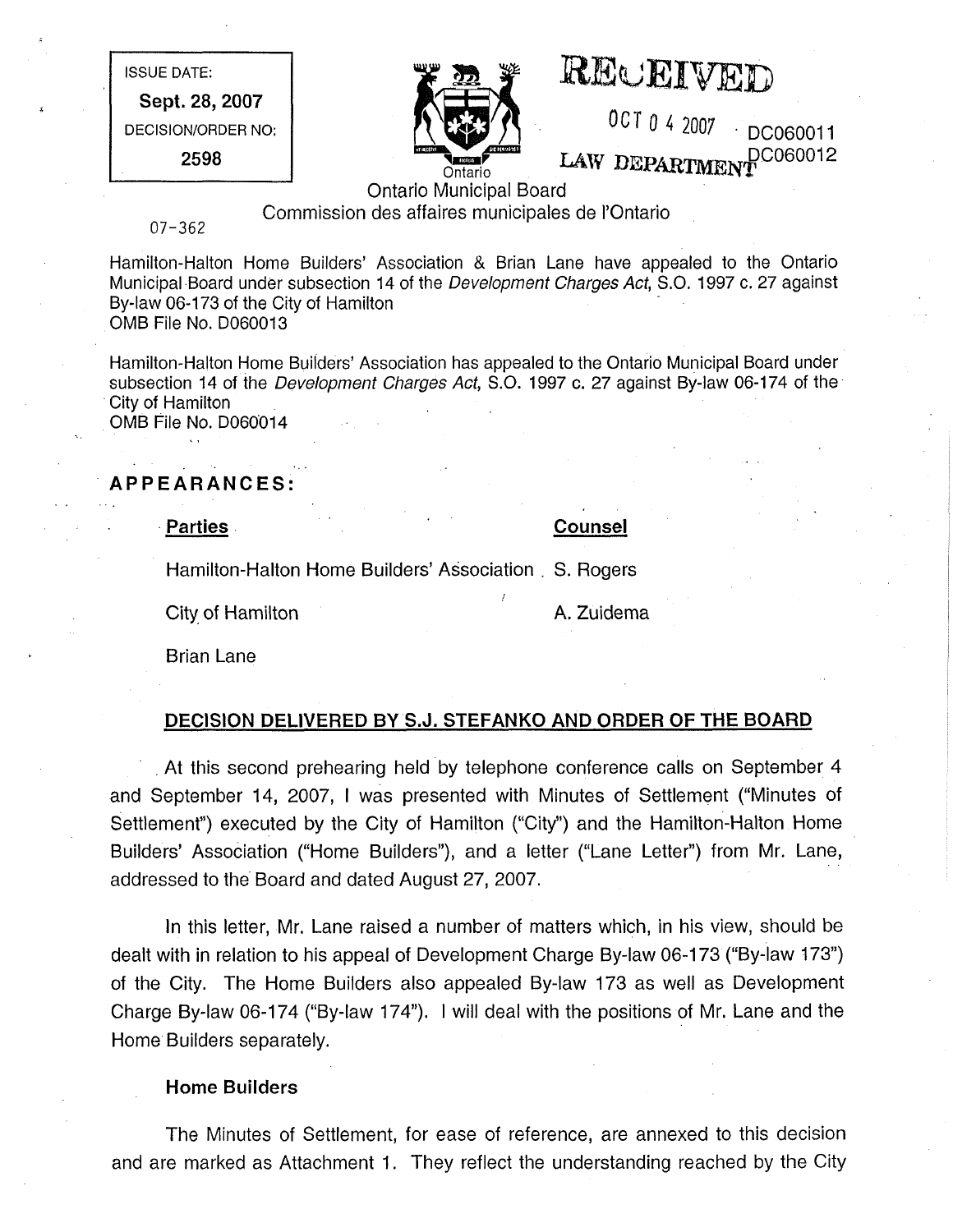and the Home Builders. I also note that Mr. Lane is in agreement with the settlement which has been achieved. Accordingly,

- (i) By-law 173 is hereby amended so that it conforms with the By-law appended to the Minutes of Settlement; and
- (ii) The Home Builders shall immediately withdraw its appeal of By-law 174.

### Lane Letter

During this prehearing the City advised Mr. Lane that it felt his objections to Bylaw 173 were insufficient and that his appeal should be dismissed. I heard arguments and submissions from all parties concerning the matters raised in the Lane Letter and whether such objections were insufficient.

In relation to By-law 173, Mr. Lane is of the view that McMaster University should not be given any type of exemption, that the charges proposed are not in line with Consumer Price Index ("CPI") increases, that the By-law does not provide sufficient payment relief for lower income individuals, that builders in the City are proceeding with construction projects without requisite permits and that no charges should be payable with respect to infill lots. I am not satisfied that the points raised by Mr. Lane are the types of objections deserving of a hearing for purposes of the Development Charges Act, 1997 ("Act"). My reasons are as follows:

- (a) The 50% exemption accorded McMaster University is entirely consistent with the City's view and treatment of higher education. Moreover, I am unable to accede to Mr. Lane's argument that higher education attracts primarily those individuals from higher income households. There are numerous university students who come from modest backgrounds and modest means. The exemption given is entirely appropriate.
- (b) The concept of relating the CPI to development charges is simply inaccurate. Development charges are directly related to and driven by the need for new infrastructure, a result of new development.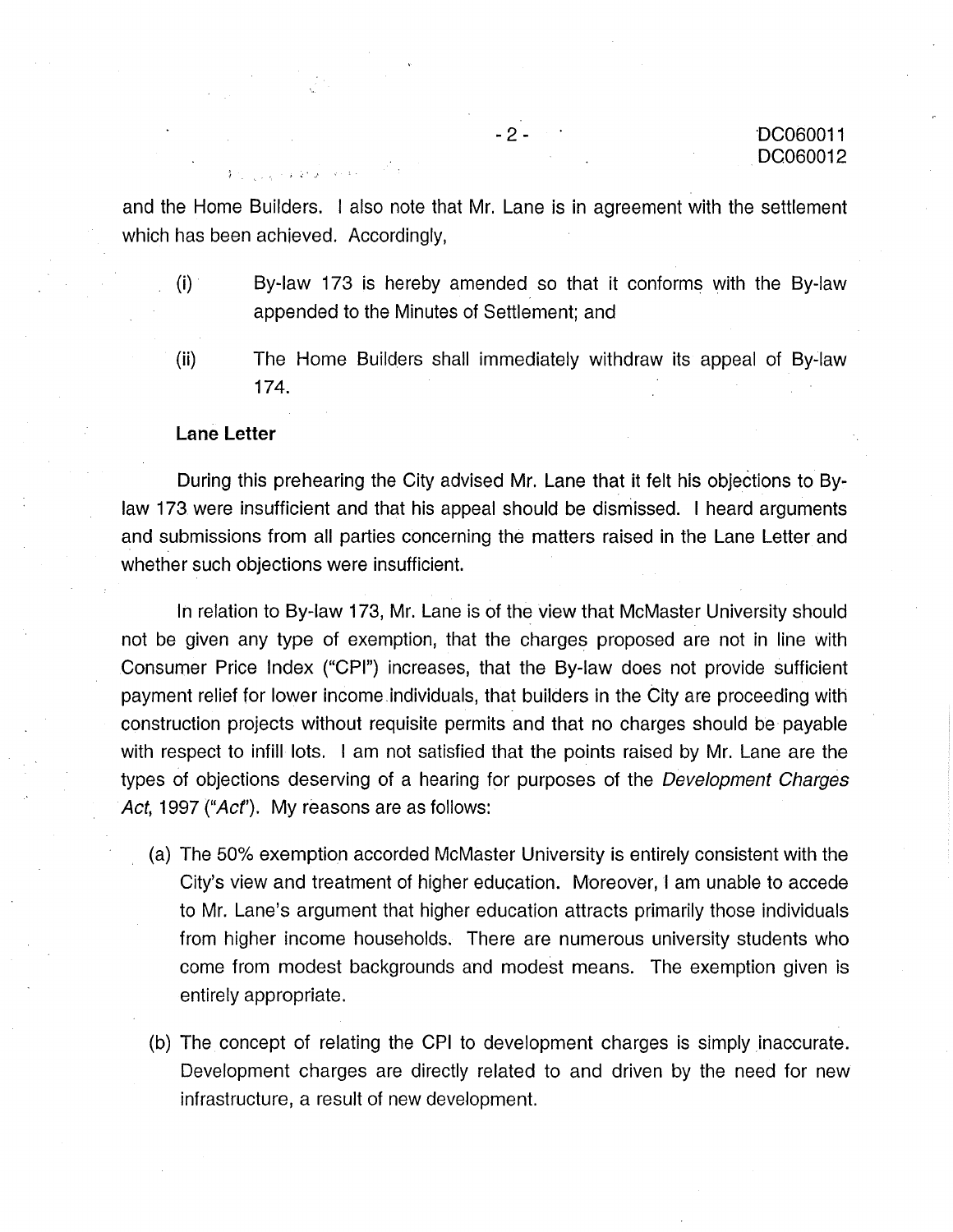- (c) As was pointed out by Ms Rogers and Mr. Zuidema, the ability to pay development charges is not a relevant criterion for an objection to a development charge by-law. Moreover, current City policy provides relief for financially disadvantaged individuals.
- (d) The matter of builders proceeding without permits is simply not a development charge issue. It is a statutory enforcement matter and therefore not something I should be dealing with in a development charge by-law appeal.
- (e) Mr. Lane suggests it is unfair to pay development charges in relation to infill lots. I cannot agree for two reasons. Firstly, if lot levies have been paid in the past, the City allows these payments to be set off against development charges payable. Secondly, to not require development charges to be paid for infill lots would be to encourage land banking. As Mr. Zuidema mentioned, this is not a practice which is in the City's interest.

Based on all of the foregoing and notwithstanding the representations made by Mr. Lane concerning his appeal, it is my view that his objections to By-law 173 are insufficient. Accordingly, Mr. Lane's appeal of By-law 173 is hereby dismissed.

There has been some confusion in the past regarding the address for service of Mr. Lane. That address is as follows:

> 178 Hatt Street, Dundas, Ontario L9H 5G3

With a copy to:

Arlene Vander Beek, Executive Assistant Councillor's Office, Ward 13 60 Main Street Dundas, Ontario L9H 2P9

It is so Ordered.

"S.J. Stefanko"

S.J. STEFANKO **MEMBER**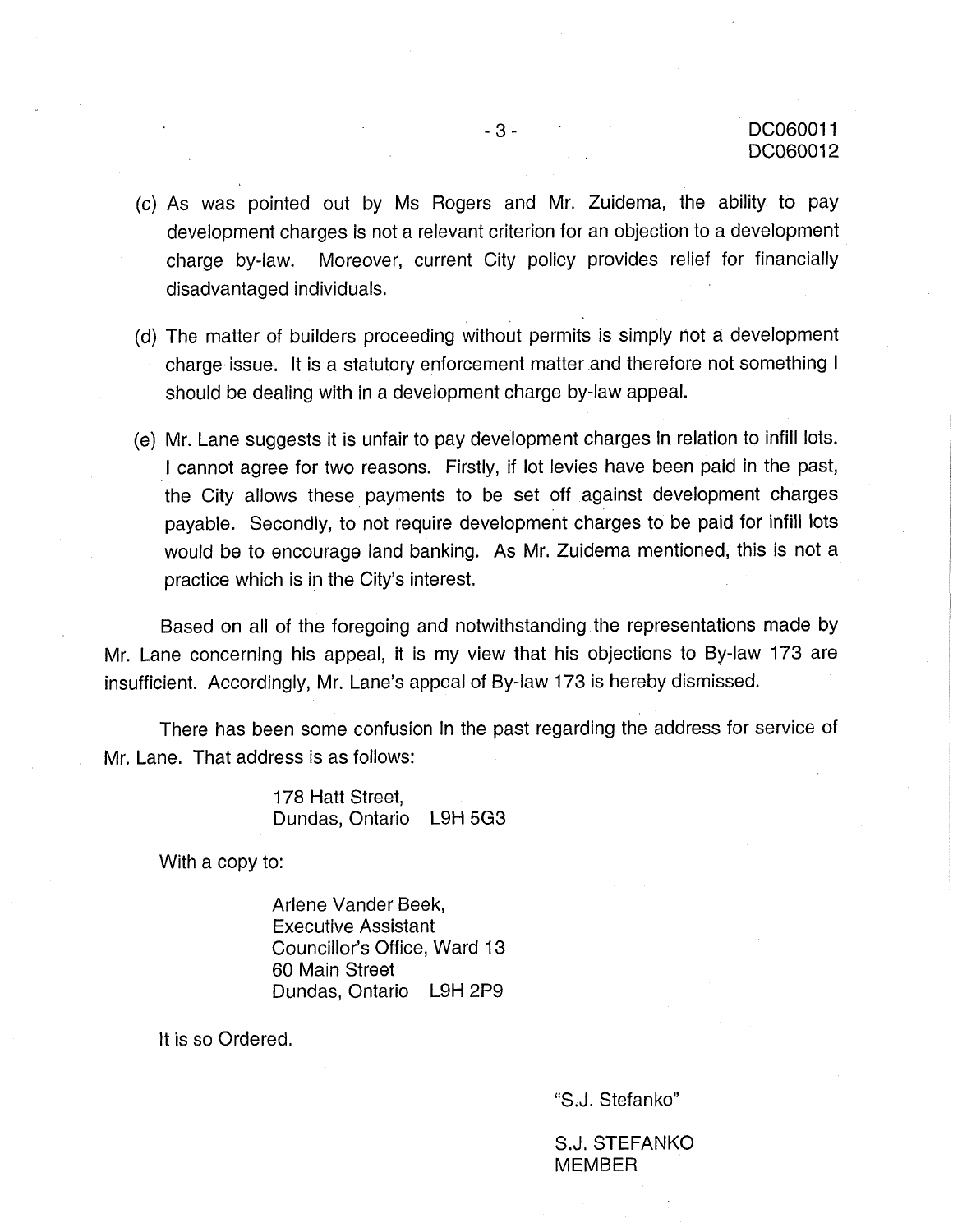## ATTACHMENT 1 **O** 1

### OMB Case Nos.: DC060011 DC060012

Hamilton.Halton Home Builders' Association and Brian Lane have appealed Io the Ontario Municipal Board under Subsection 14 of the Development Charges Act, S.C. 1997 c. 27 against By-law 06-173 of the City of Hamilton;

OMB File No, D060013 OMB Case No, DC 060011

Hamilton- Halton Home Builders' Association and Brian Lane have appealed to the Ontario Municipal Board under subsection 14 of the Development Charges Act, S.O. 1997, c. 27 against By-law 06-174 of the City of Hamilton OMB File No. D060014

OMB Case No. DC060012

### MINUTES OF SETTLEMENT

### BETWEEN

### HAMILTON- HALTON HOMEBUILDERS ASSOCIATION

### AND

### CITY OF HAMILTON

WHEREAS the Hamilton-Halton Home Builders Association (hereafter"HHHBA') have appealed Development Charge By-laws 06-173 and 06-174 passed by the City of Hamilton (hereafter "Hamilton") to the Ontario Municipal Board for a hearing,

AND WHEREAS, the HHHBA and Hamilton have agreed to a resolution of the issues between them, which would avoid the necessity of an Ontario Municipal Board hearing on this matter.

AND WHEREAS, the HHHBA and Hamilton wish to confirm the resolution of the issues by way.of minutes of settlement:

NOW THEREFORE THIS AGREEMENT WITNESS THAT in consideration of the mutual covenants hereinafter expressed and other good and valuable consideration, the Parties hereto agree one with the other as follows:

- , The Parties agree to request the Ontario Municipal Board to amend By-law 06-173 to conform with the by-law attached to these Minutes of Settlement as Attachment 1.
- , Should the Ontario Municipal Board agree to such an amendment, then the HHHBA agrees to withdraw its appeal of By-law 06-174.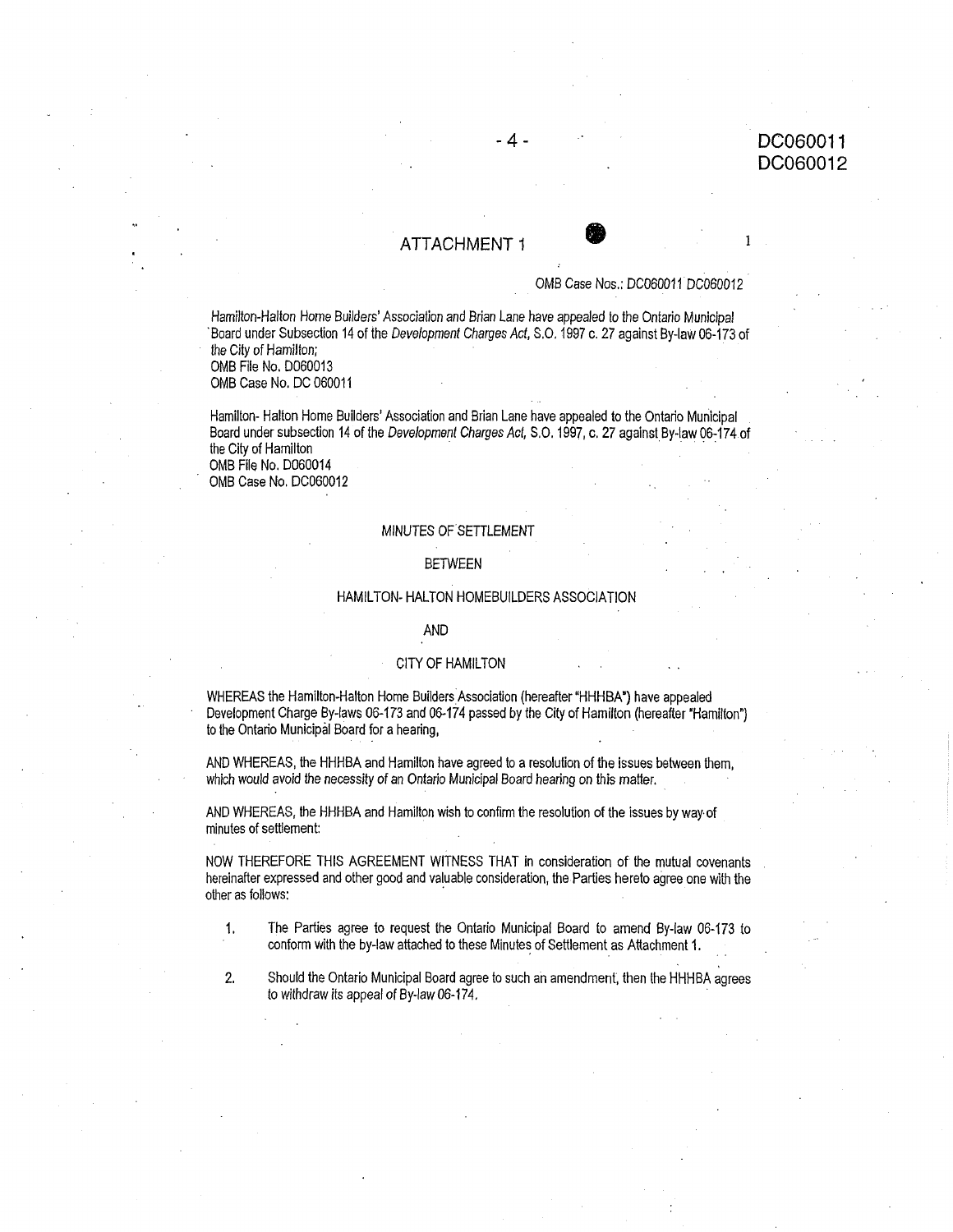$\overline{2}$ 

Hamilton agrees that it shall provide to the HHHBA a document outlining the principles on which it relies in apportioning that portion of the Urban Area Service Development Charge attributable to waste water services, as between existing residents and new growth prior to the release of any new development charge study conducted by Hamilton.

-5-

4. Hamilton agrees that it will make its best efforts to reach agreement with HHHBA on the principles for the apportionment of the waste water services component of any new Urban Area development charge.

Hamilton agrees that should HHHBA dispute the principles on which Hamilton proposes to apportion the waste water service component of any new Urban Area development charge, it will, on receipt of a request by HHHBA in writing, and at its sole cost, forthwith retain a third party peer reviewer to review the principles and provide an independent third party opinion thereon.

IN WITNESS WHEREOF the Parties have executed these minutes of settlement by the hands of their duly authorized signing officers in that regard.

Hamilton-Halton Homebuilders Association

Per: A. S. O.

I/We have authority to bind the corporation.

City of Hamilton

c/s

I/We have authority to bind the corporation.

| OFFICE OF THE CLERK       |
|---------------------------|
| APPROVED BY COUNCIL       |
| DATE $\sqrt{U}$           |
| REPORT COMOT -023 ITEM 19 |
| YEARPILE 2007-5104        |

 $3.$ 

5.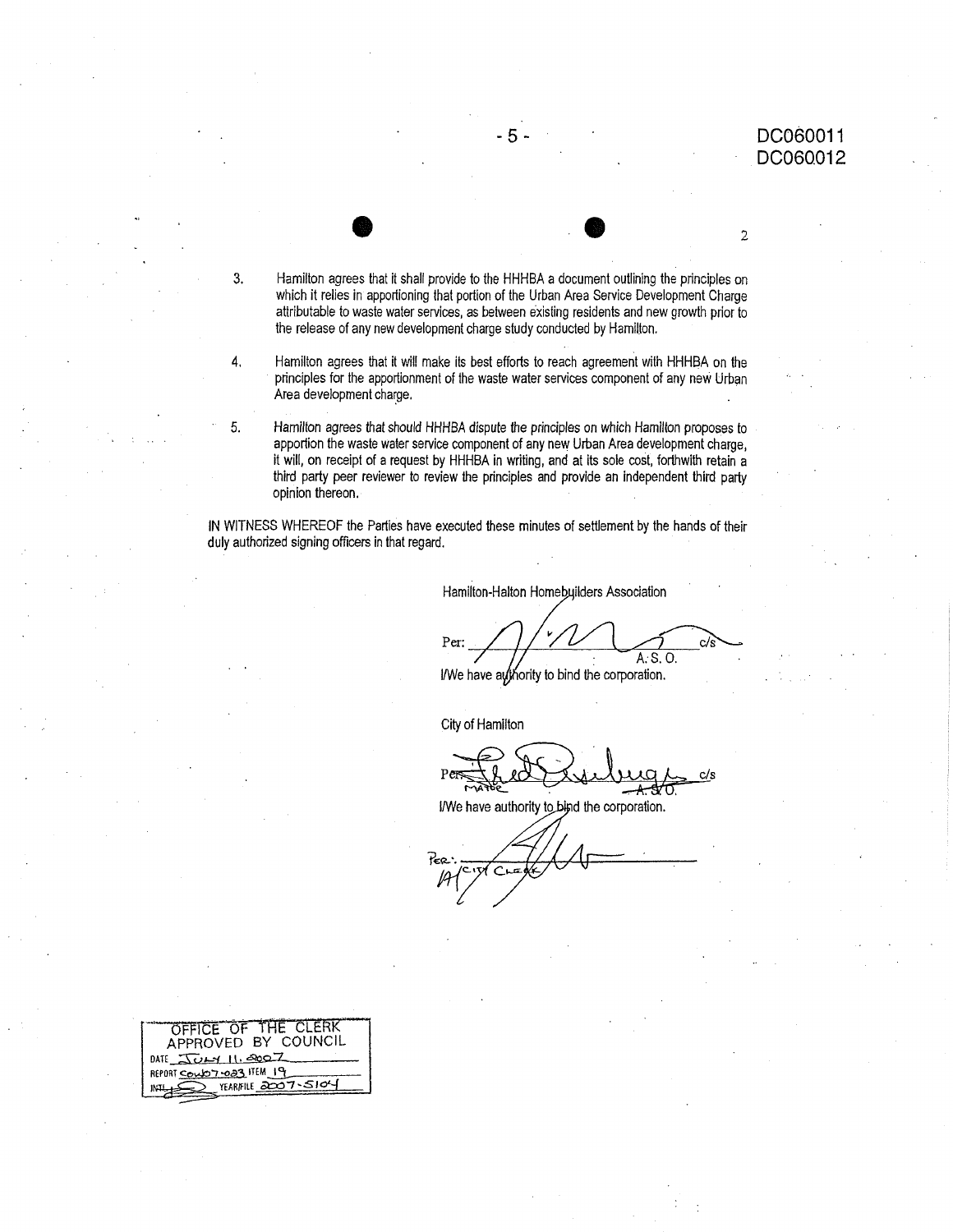# -6- DC060011 DC060Q12

3

### ATTACHMENT 1

 $\bullet$   $\bullet$ 

### CITY OF HAMILTON BYLAW NO. 06-173

### Being a by-law to amend By-law 04-145 Respecting development charges on lands within the City of Hamilton

WHEREAS the Development Charges Act. 1997, S.O. 1997, Chapter 27 (hereinafter referred to as the "Act") authorizes municipalities to pass a by-law for the imposition of development charges against land to pay for increased capital costs required because of increased needs for services arising from development of the area to which the said bylaw applies;

AND WHEREAS the City of Hamilton did, in accordance with the said Act, on the  $6<sup>th</sup>$ day of July 2004, enact Bylaw 04-145 to impose Development Charges; (hereinafter such Bylaw may be referred to as the "Bylaw")

AND WHEREAS the Council of the City of Hamilton, at its meeting of June 28, 2006, did receive recommendations for amendments to the said Development Charges Bylaw from the General Manager of Finance and Corporate Services and did resolve to take steps to amend Bylaw 04-145 as hereinafter provided;

AND WHEREAS as required by Section 10 of the Act, the City has undertaken and completed a development charge background study in respect of the amendments hereinafter provided for, regarding the anticipated amount, type and location of development; the increase in needs for services; estimated capital costs to provide for such increased needs, including the long-term capital and operating costs for capital infrastructure required for the services;

AND WHEREAS as required by Section 11 of the Act, this by-law is being enacted within one year of the May 2006 completion of the said development charge background study set out in the said Report to the Corporate Administration Committee dated June 1, 2006 by the General Manager of Finance and Corporate Services;

AND WHEREAS in advance of passing this Bylaw the Council of the City of • Hamilton has given notice of and held a public meeting on June 21, 2006 in accordance with Section 12 of the Act regarding its proposals for this development charges bylaw;

AND WHEREAS the Council of the City of Hamilton, through its Corporate Administration Committee, has received written submissions and heard all persons who applied to be heard no matter whether in objection to, or in support of, this bylaw;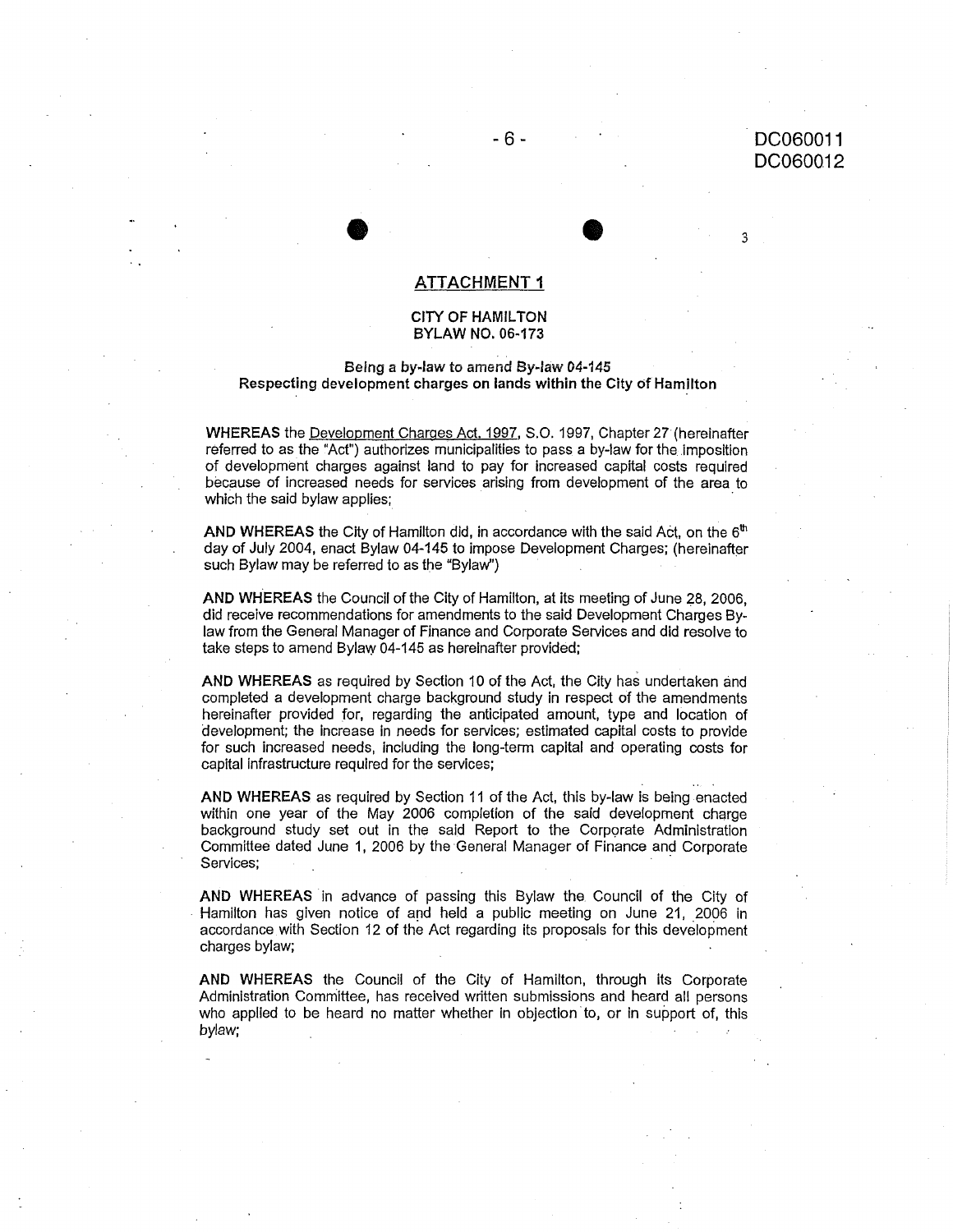AND WHEREAS the Council of the City of Hamilton, at its meeting of June  $28<sup>th</sup>$ , 2006, has adopted and approved the said background study and the development charges and policies recommended by the General Manager of the Corporate Services Department to be included in this By-law and determined that no further public meetings are required under Section 12 of the Act;

 $\bullet$ 

AND WHEREAS Council approved Item 3 of Corporate Administration Committee Report 06-011 respecting "Development Charges Bylaw 04-145 Amendments and GO Transit Development Charges Bylaw", thereby updating its capital budget and forecast where appropriate and indicating that it intends that the increase in the need for services to service anticipated development will be met;

NOW THEREFORE, the Council of the City of Hamilton hereby enacts as follows:

- 1. Section 1 of By-law 04-145 is hereby amended as follows;
	- (a) Clause (m) titled "dwelling unit" is hereby deleted and the following substituted

therefor, namely:

"(m) "dwelling unit" means a room or suite of rooms used, or designed or intended for use by one or more persons living together as a single housekeeping unit in which culinary and sanitary facilities are provided for the exclusive use of such person or persons."

words "dwelling unit" from the first and second lines thereof and substituting therfor the word "bedrooms".

• (b) Clause (ee) titled "residential facility" •is hereby amended by deleting the

2. Section 16 of By-law 04-145 is hereby deleted and the following substituted therefor, namely:

"16. A development charge imposed pursuant to this By-law shall, subject to any other applicable provision hereof, be calculated as follows:

(a) subject to (i), (ii) and (iii) below, in the case of residential development or the residential portion of mixed use development, based on the number and type of dwelling units;

(i) in the case of a residential facility, based upon the<br>number of bedrooms;

(ii) in ihe case of a dwelling unit containing six (6) or more bedrooms, the sixth and any additional bedroom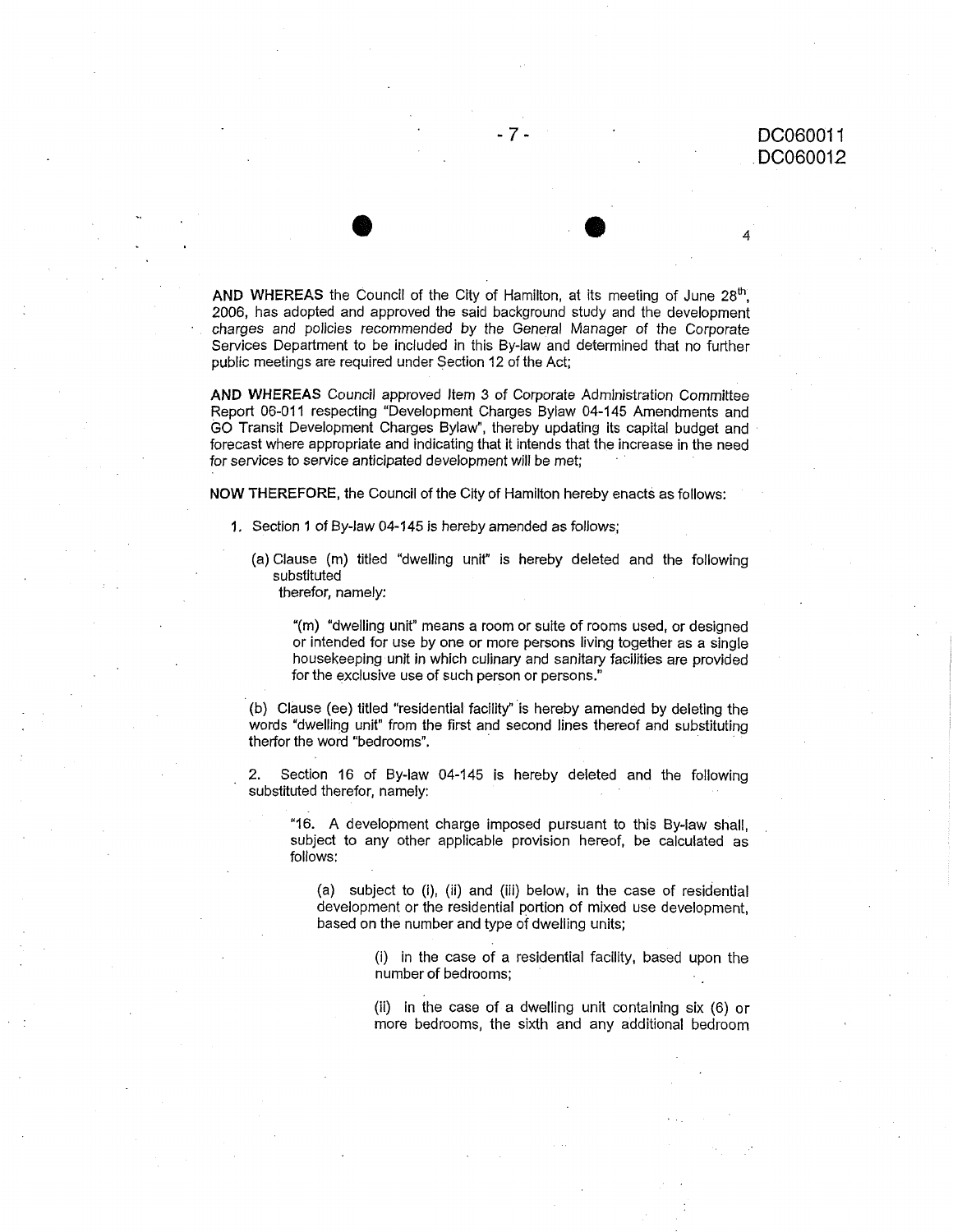5

shall be charged at the applicable residential facility rate; or

(iii) in the case of an apartment with dwelling units containing six (6) or more-bedrooms, the applicable "apartment 2 bedroom +" rate shall apply to the dwelling unit and five (5) bedrooms and the applicable residential facility rate to the sixth and each additional bedroom; and

(b) in the case of non-residential development, or the nonresidential portion of a mixed use development, based upon the gross floor area of such development measured in square feet."

° Section 18 of By-law 04-145 is hereby amended by deleting "Years 3, 4 and 5" and accompanying figures and text and substituting the following therefor:

 $\bullet$   $\bullet$ 

- "Year 3: \$2.30 per square foot (indexed);"
- "Year 4: \$2.80 per square foot (indexed);"
- "Year 5: \$3.30 per square foot indexed)."
- , Section 19 of By-law 04-145 is hereby deleted and the following substituted therefor, namely:
	- "19. The non-residential charge for development other than industrial shall be imposed and collected as follows, namely:
		- (a) For square footage between 1 and 5000 square feet inclusive:
			- Year 3: \$4.28 per sq ft (plus indexing)
			- Year 4: \$5.71 per sq ft (plus indexing)
			- Year 5: \$7.14 per sq ft (plus indexing)
		- (b) For square footage between 5001 and 10,000 square feet inclusive:
			- Year 3: \$6.43 per sq ft (plus indexing)
			- Year 4: \$8.57 per sq ft (plus indexing)
			- Year 5: \$10,71 per sq ft (plus indexing)
		- (c) For square footage in excess of 10,000 square.feet:
			- Year 3: \$10.97 per sq ft (plus indexing)
			- Year 4: \$13.79 per sq ft (plus indexing)
			- Year 5: \$13.79 per sq ft (plus indexing)
- , Paragraph "(a)" of Section 28 of By-law 04-145 is hereby amended by adding the following thereto, namely: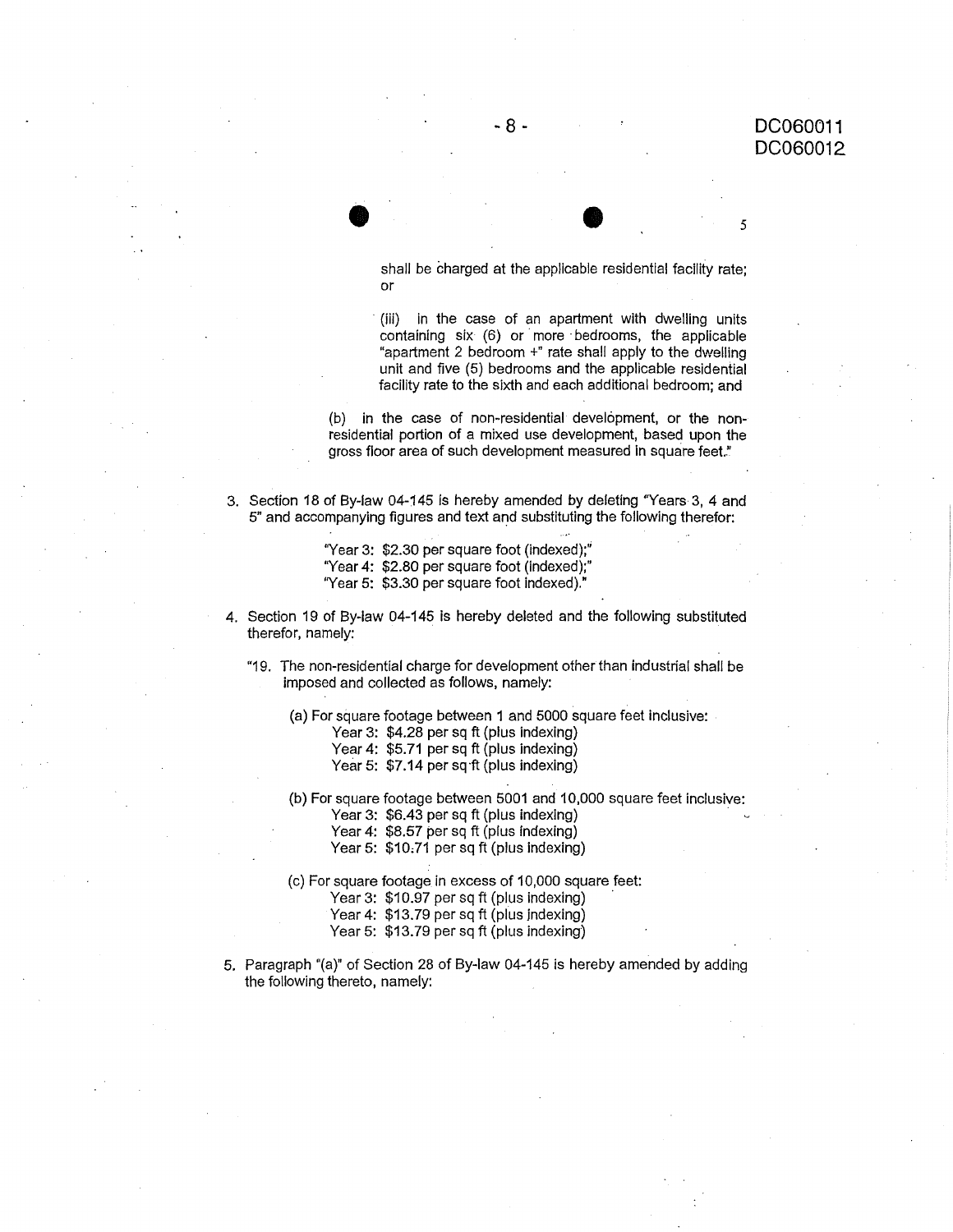"Where development has been exempted pursuant to this sub-section, the development charge applicable on the square footage in excess of the exempted 5000 square feet will be,\$10.97 (in 2004 dollars plus indexing) per square foot as of July 6, 2006 and \$13.79 (in 2004 dollars plus indexing) per square foot as of July 6, 2007."

 $\bullet$ 

6. Paragraph "(b)" of Section 28 of By-law 04-145 is hereby deleted.

7. Paragraph "(d)" of Section 28 of By-law 04-145 is hereby amended by inserting the word "is" between the words "development" and "used" in the fourth line thereof.

8. Paragraph "(d)" of Section 28 of By-law 04-145 is hereby amended by deleting the words "such development" from the end of the fifth and the beginning of the sixth lines thereof.

9. Paragraph "(e)" of Section 28 of By-law 04-145 is hereby amended by deleting the word "such" from the first line thereof and substituting therefore the word "is".

10. Section 28 of By-law 04-145 is hereby amended by adding the following clause thereto, namely:

"(f) development of student residences by McMaster University are exempt from 50% of the development charge otherwise payable pursuant to this Bylaw."

11. Section 36 of By-law 04-145 is hereby amended by inserting the words "or an apartment development" between the words "facility" and "only" in the second line.

12. Section 42 of By-law 04-145 is hereby deleted and the following substituted therefor, namely,

"The development charge rates payable are the rates in effect on the date a completed building permit application is received and accepted by the City, provided that the permit is issued within 6 months of the effective date of a rate increase. Where the said building permit is revoked by the Chief Building Official on or after the date of the rate increase, any subsequent application for a building permit on the lands or site will be subject to the rates in effect on the date of permit issuance. For the purposes of this section, a "complete application" shall mean an application with all required information and plans provided, all application fees paid and all prior charges and taxes relating to the subject land paid and discharged".

13. Section 43 of By-law 04-145 is hereby deleted and the following substituted therefor, namely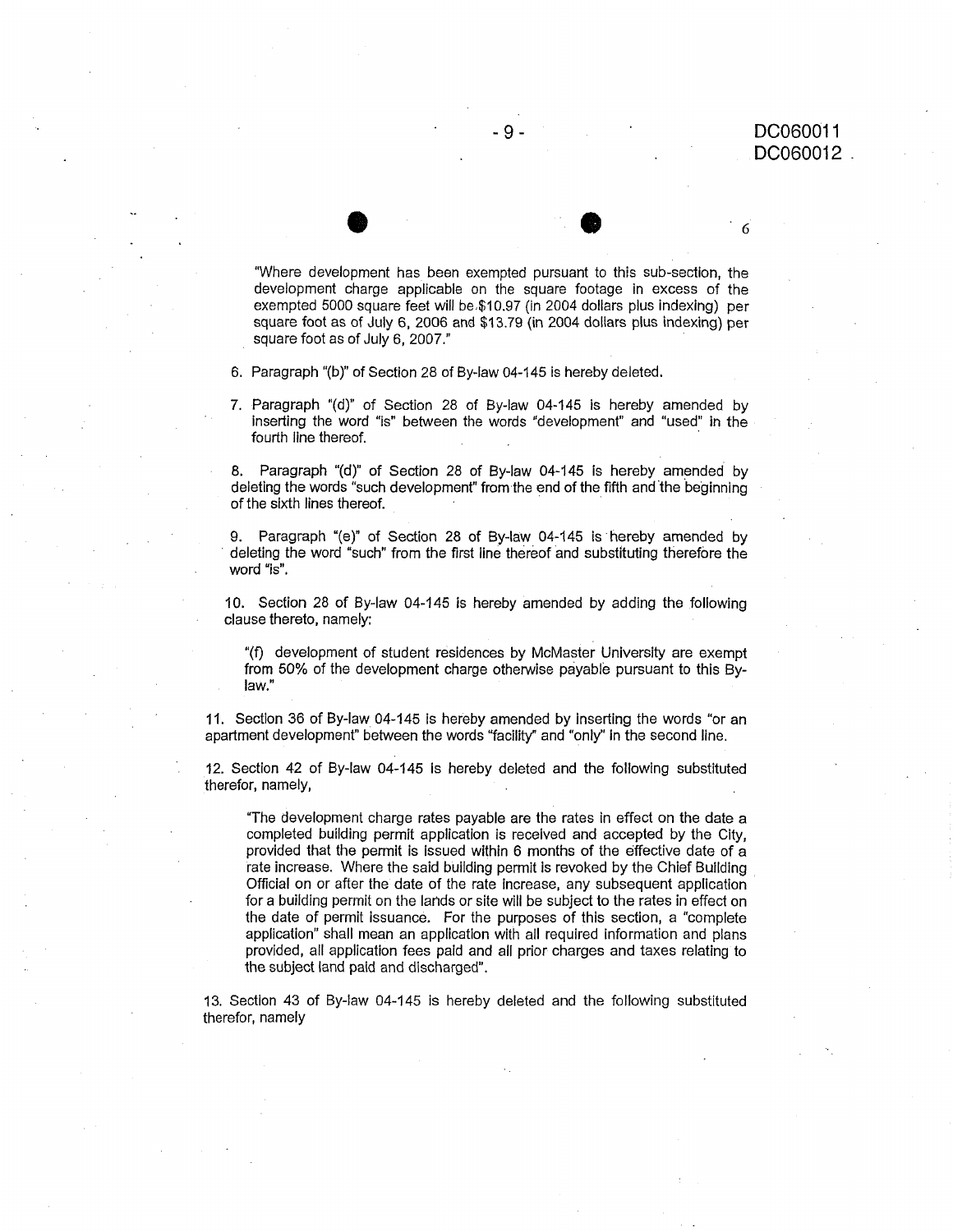7

"For site plan applications, where a complete application for site plan approval has been received by the City prior to May 1, 2006, and no building permit in relation thereto has been issued prior to July 6, 2006, the development charges payable upon issuance of the building permit shall be based on the rates in effect on July 5, 2006, provided that the building permit is issued prior to Jan 6, 2007. Where the said building permit is revoked by the Chief Building Official on or after July 6, 2006, any subsequent application for a building permit on the lands or site will be subject to the rates in effect on the date of permit issuance. For the purposes of this section, a "complete application for site plan approval" means an application in compliance with the requirements of the City as set out in the document entitled "City of Hamilton Submission Requirements and Application Form for Site Plan Control" dated January 01 2004, together with all applicable fees.".

14. Schedule "E" to By-law 04-145 is hereby deleted and the Schedule attached to this amending by-law as Schedule "A" is hereby substituted therefor.

15. Schedule "F" to By-law 04-145 is hereby deleted and the Schedule attached to this amending by-law as Schedule "B" is hereby substituted therefor.

16. Schedule "G" to by-law 04-145 is hereby deleted and the Schedule attached to this amending by-law as Schedule "C" is hereby substituted therefor.

17. This bylaw shall Come into force and take effect at 12:01 a.m. on July 6, 2006.

18. This bylaw may be referred to as the "2006 Development Charges Amending Bylaw".

19. The definitions of phrases and terms in the Bylaw shall apply to this amending bylaw,

20. Bylaw 04-145, save as amended herein, is hereby confirmed and continued.

• •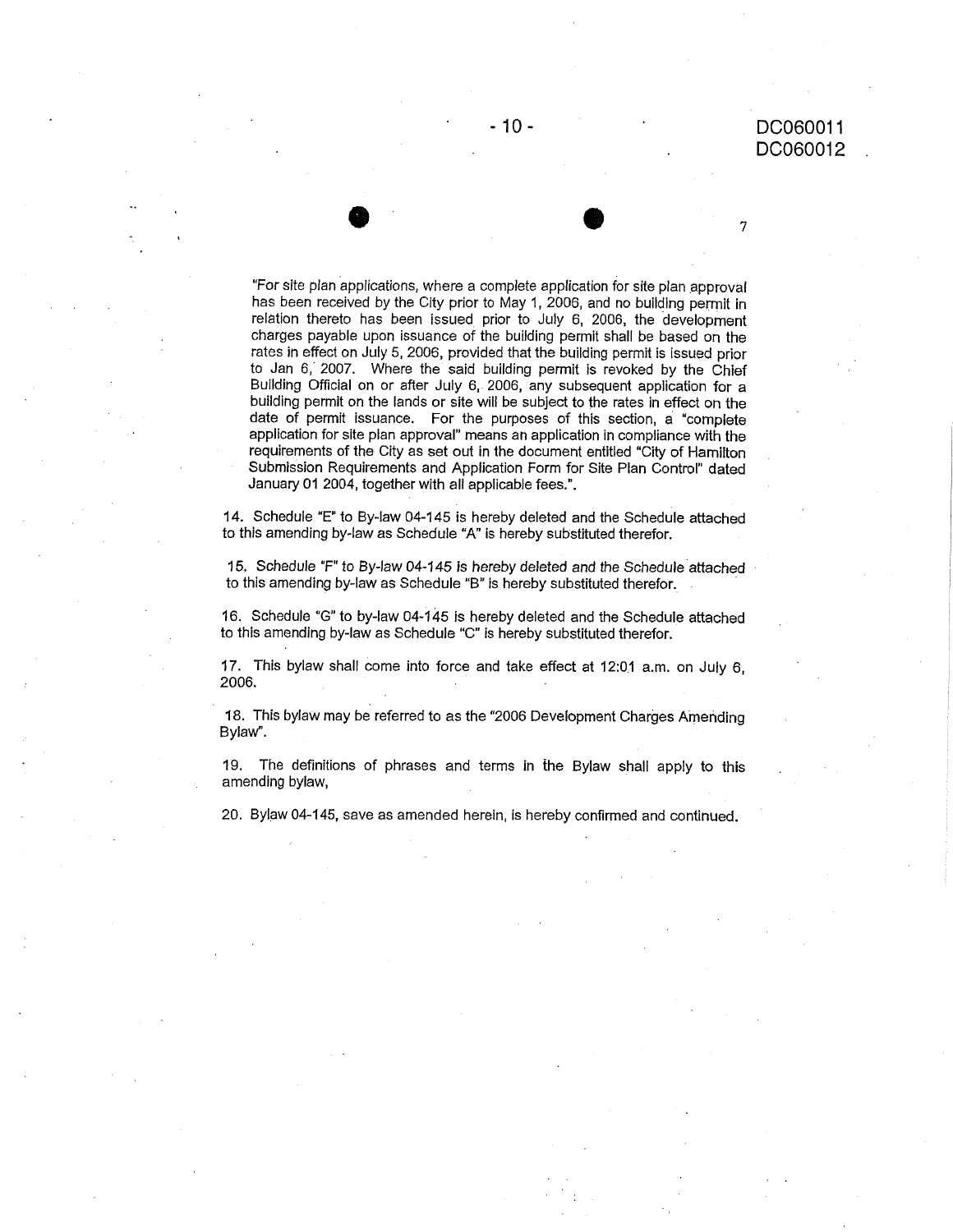8

### SCHEDULE A TO BYLAW 06-173

 $-11 -$ 

#### SCHEDULE "E" BY-LAW NO. 04-145 CITY OF HAMILTON LIST OF SERVICES AND DEVELOPMENT CHARGES MUNICIPAL WIDE CHARGES

Rates Effective July 6, 2006 to January 5, 2007

| Single-Detached<br>Dwelling & Semi-<br>Detached Dwelling | <b>Apartments</b><br>2 Bedrooms +                                                                    | (per unit rates unless indicated otherwise)<br>Apartments<br><b>Bachelor &amp;</b> | Mulliple                                       | Residential                                            | NON-RESIDENTIAL                                         |
|----------------------------------------------------------|------------------------------------------------------------------------------------------------------|------------------------------------------------------------------------------------|------------------------------------------------|--------------------------------------------------------|---------------------------------------------------------|
|                                                          |                                                                                                      |                                                                                    |                                                |                                                        |                                                         |
|                                                          |                                                                                                      |                                                                                    | Unit                                           | Facility                                               | (per s.f. of                                            |
|                                                          |                                                                                                      | 1 Bedroom                                                                          |                                                | Dwellings   Per Bedroom                                | pross floor area)                                       |
|                                                          |                                                                                                      |                                                                                    |                                                |                                                        |                                                         |
|                                                          |                                                                                                      |                                                                                    |                                                |                                                        | 5.69                                                    |
|                                                          |                                                                                                      | 35                                                                                 |                                                | 27                                                     | 0.06                                                    |
|                                                          |                                                                                                      | 75                                                                                 | 153                                            | 57                                                     | 0.17                                                    |
|                                                          |                                                                                                      | 65                                                                                 |                                                |                                                        | 0.17                                                    |
|                                                          | 591                                                                                                  |                                                                                    |                                                |                                                        | 0.07                                                    |
|                                                          |                                                                                                      |                                                                                    | 706                                            |                                                        | 0.06                                                    |
|                                                          |                                                                                                      |                                                                                    | 320                                            |                                                        | 0.03                                                    |
|                                                          | 223                                                                                                  |                                                                                    | 271                                            | 101                                                    | 0.30                                                    |
|                                                          |                                                                                                      |                                                                                    |                                                |                                                        |                                                         |
|                                                          |                                                                                                      |                                                                                    |                                                |                                                        |                                                         |
|                                                          |                                                                                                      |                                                                                    |                                                |                                                        | 0.01                                                    |
|                                                          |                                                                                                      |                                                                                    | 6297                                           |                                                        | 6.56                                                    |
|                                                          | Services Related to a Highway<br>Other Transportation Services<br><b>Outdoor Recreation Services</b> | 4933<br>193<br>167<br>907<br>890<br>403<br>342<br>10<br>7936                       | 3216<br>59<br>126<br>109<br>580<br>263<br>5174 | 1921<br>133<br>720<br>353<br>347<br>157<br>133<br>3090 | 3914<br>1455<br>49<br><b>268i</b><br>263<br>119<br>2342 |

#### Rates Effective January 6, 2007

|                                   |                          | <b>NON-RESIDENTIAL</b>                      |                       |          |                         |                   |  |
|-----------------------------------|--------------------------|---------------------------------------------|-----------------------|----------|-------------------------|-------------------|--|
|                                   |                          | (per unit rates unless indicated otherwise) |                       |          |                         |                   |  |
| <b>SERVICE</b>                    | Single-Detached          | <b>Apartments</b>                           | <b>Apartments</b>     | Multiple | <b>Residential</b>      |                   |  |
|                                   | Dwelling & Semi-         | 2 Bedrooms +                                | <b>Bachelor &amp;</b> | Unit     | Facility                | (per s.f. of      |  |
|                                   | <b>Detached Dwellino</b> |                                             | 1 Bedroom             |          | Dwellings   Per Bedroom | gross floor area) |  |
| <b>Municipal Wide Services</b>    |                          |                                             |                       |          |                         |                   |  |
| Services Related to a Highway     | 4933                     | 3216                                        | 1921                  | 3914     | 1455                    | 5.59              |  |
| Other Transportation Services     | 91                       | 59                                          | 35                    | 72       |                         | 0.06              |  |
| Fire Protection Services          | 193                      | 126                                         | 75                    | 153      | 57                      | 0.17              |  |
| <b>Police Services</b>            | 167                      | 109                                         | 65                    | 133      | 49                      | 0.17              |  |
| Outdoor Recreation Services       | 956                      | 623                                         | 372                   | 759      | 282                     | 0.07              |  |
| <b>Indoor Recreation Services</b> | 890                      | 580                                         | 347                   | 706      | 263                     | 0.06              |  |
| Library Services                  | 403                      | 263                                         | 157                   | 320      | 119                     | 0.03              |  |
| Administration                    | 342                      | 223                                         | 133                   | 271      | 101                     | 0.301             |  |
| Homes for the Aged                |                          |                                             |                       |          |                         |                   |  |
| Health and Child Services         |                          |                                             |                       |          |                         |                   |  |
| Ambulance                         | 10                       |                                             |                       |          |                         | 0.01              |  |
| Total Municipal Wide Charges      | 7985                     | 5206                                        | 3109                  | 6336     | 2356                    | 6.56              |  |
|                                   |                          |                                             |                       |          |                         |                   |  |

relopment charge is phased in as follows:<br>Yoar 3 (July 6, 2006 to July 5, 2007): \$2.30 per sq ft (plus indexing)<br>Year 4 (July 6, 2007 to July 5, 2008): \$2.80 per sq ft (plus indexing)<br>Year 5:(July 6, 2008): \$3.30 per sq f The industrial de

Year 5(Juty b, 2000; b July 5, 2007);<br>
Year of by-law (July 6, 2006 to July 5, 2007);<br>
3rd year of by-law (July 6, 2006 to July 5, 2007);<br>
5001-10,000 sq ft: \$6.43 per sq ft (plus indexing)<br>
10,001 + sq ft:<br>
5000 to Lay 5

For expansions of "non-industrial" developments already in existence as of July 6, 2004 the following rates apply.<br>3rd year of by-law (July 6, 2006 to July 6, 2007):<br>1st 5000 sq ft of expansion: exempt<br>5q footage in excess

4th and 5th year of by-law (July 6, 2007 to July 5, 2009):<br>1st 5000 sq ft of expansion: exempt<br>6q footage in excess of 5000: \$13.79 per sq ft (plus indexing)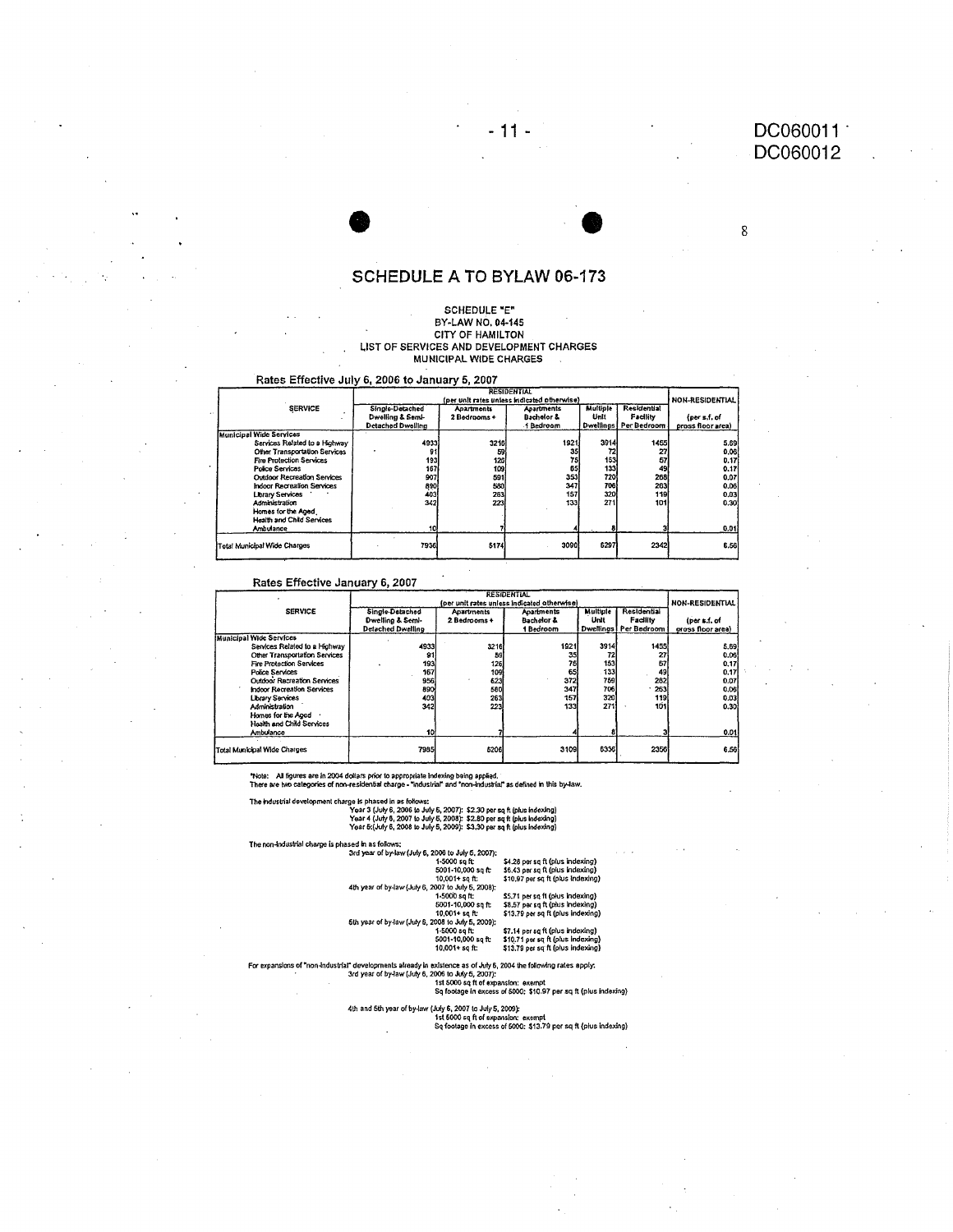9

### **SCHEDULE B TO BYLAW 06-173**

 $-12-$ 

### SCHEDULE "F"<br>BY-LAW NO. 04-145 CITY OF HAMILTON LIST OF SERVICES AND DEVELOPMENT CHARGES **URBAN AREA SERVICES**

#### Rates Effective July 6, 2006 to January 5, 2007

|                                              | <b>RESIDENTIAL</b><br>(per unit rates unless indicated otherwise) |                   |                                  |                   |                                | <b>NON-RESIDENTIAL</b>            |
|----------------------------------------------|-------------------------------------------------------------------|-------------------|----------------------------------|-------------------|--------------------------------|-----------------------------------|
| <b>SERVICE</b>                               | Single-Detached                                                   | <b>Apartments</b> | <b>Apartments</b>                | Multiple          | Residential                    |                                   |
|                                              | Dwelling & Semi-                                                  | 2 Bedrooms +      | <b>Bachelor &amp;</b><br>Bedroom | Unit<br>Dwallings | <b>Facility</b><br>Per Bedroom | (per s.f. of<br>gross floor areal |
|                                              | <b>Detached Dwelling</b>                                          |                   |                                  |                   |                                |                                   |
| <b>Urban Area Services</b>                   |                                                                   |                   |                                  |                   |                                |                                   |
| Transit (Defined Urban Transit Service Area) | 337                                                               | 220               | 131                              | 267.              | 99                             | 0.30                              |
| Storm Water Drainage and Control Services**  | 2306                                                              | 1503)             | 898                              | 1830              | 681                            | 1.43                              |
| <b>Wastewater Services</b>                   | 1675                                                              | 1092              | 652                              | 1329              | 494                            | 2.69                              |
| <b>Water Services</b>                        | 1886                                                              | 1229              | 734                              | 1496              | 557                            | 2.81                              |
| <b>Total Urban Area Services</b>             | 6204                                                              | 4044              | 2415                             | 4922              | 1831                           | 7.23                              |

#### Rates Effective January 6, 2007

|                                              | <b>RESIDENTIAL</b><br>(per unit rates unless indicated otherwise) |              |                                  |          |                                    | <b>NON-RESIDENTIAL</b>            |
|----------------------------------------------|-------------------------------------------------------------------|--------------|----------------------------------|----------|------------------------------------|-----------------------------------|
| <b>SERVICE</b>                               | Single-Detached                                                   | Apartments   | Apartments                       | Multiple | Residential                        |                                   |
|                                              | Dwelling & Semi-<br>Detached Dwelling                             | 2 Bedrooms + | <b>Bachelor &amp;</b><br>Bedroom | Unit     | Facility<br>Dwellings! Per Bedroom | (per s.f. of<br>gross floor area) |
| Urban Area Services                          |                                                                   |              |                                  |          |                                    |                                   |
| Transit (Defined Urban Transit Service Area) | 337                                                               | 220          | 131                              | 267      | 99                                 | 0.30                              |
| Storm Water Drainage and Control Services**  | 2657                                                              | 1732         | 1035                             | 2108     | 784                                | 1.43                              |
| <b>Wastewater Services</b>                   | 2120                                                              | 1382         | 825                              | 1682     | 625                                | 2.69                              |
| Water Services                               | 2209                                                              | 1440         | 860                              | 1753     | 652                                | 2.81                              |
| Total Urban Area Services                    | 7323                                                              | 4774         | 2851                             | 5810     | 2160                               | 7.23                              |

\*Note; All figures are in 2004 dokars prior to appropriate indexing being applied.<br>There are two categories of non-residential charge - "industrial" and "non-industrial" as defined in this by-law.

The industrial development charge is phased in as follows:<br>Year 3 (July 6, 2006 to July 5, 2007): \$2.30 per sq ft (plus indexing)<br>Year 4 (July 6, 2007 to July 5, 2008): \$2.80 per sq ft (plus indexing)<br>Year 5 (July 6, 2008

The non-industrial charge is phased in as follows:

3.<br>
3. 3rd year of by-law (July 5, 2005 to July 5, 2007):<br>
1-5000 sq ft: \$4.26 per sq ft (plus indexing)<br>  $1-5000$  sq ft: \$6.43 per sq ft (plus indexing)<br>  $5001-10,000$  sq ft: \$6.43 per sq ft (plus indexing)<br>
4th year of

For expansions of "non-industrial" developments already in existence as of July 6, 2004 the following rates apply:<br>3rd year of by-law (July 6, 2006 to July 6, 2007):<br>1st 5000 sq ft of expansion: exempt<br>1st 5000: \$10.87 per

4th and 5th year of by-law (July 6, 2007 to July 5, 2009):<br>1st 5000 sq ft of expansion: exempt<br>1st foolage in excess of 5000: \$13.79 per sq ft (plus indexing)

\*\*Nois: Where a permanenVcentralized stormwater management facility in a particular subdivision has been provided at the cost of the developer as a condition of<br>approval of a plan of subdivision, the facility shall be cons